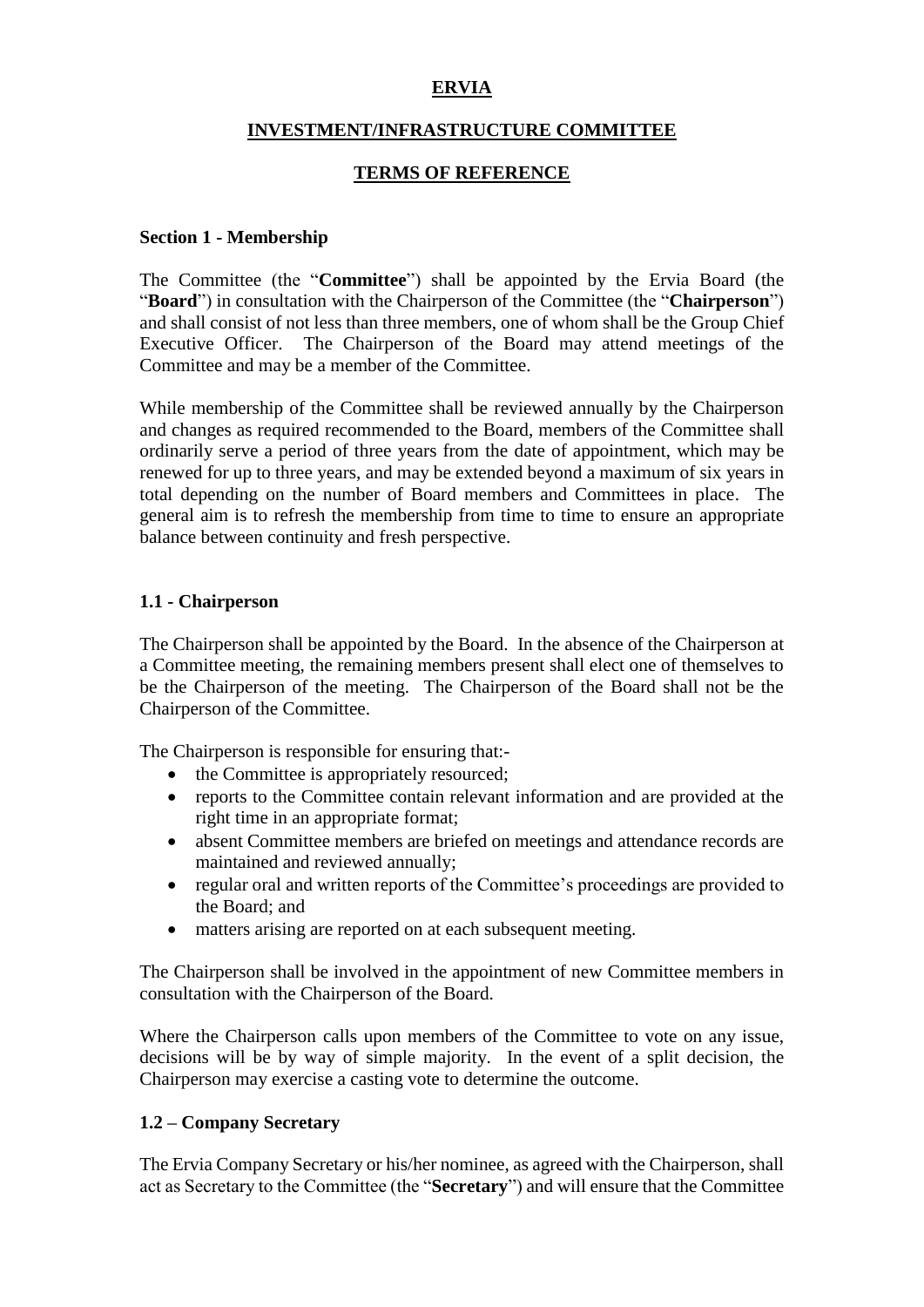receives information and papers in a timely manner to enable full and proper consideration to be given to the issues.

# **1.3 - Training**

The Committee shall be provided with appropriate and timely training, both in the form of an induction programme for new members and on an ongoing basis for all members. The Secretary will be responsible for ensuring that this training, as identified by the Committee members, is provided. The Chairperson and Committee members shall make recommendations to the Ervia Board on the Committee's and individual members' training needs.

## **Section 2 – Meetings**

## **2.1 - Quorum**

The quorum for any meeting of the Committee shall be two (2).

## **2.2 – Conflicts of Interest**

Committee members shall take personal responsibility to declare any potential conflict of interest arising in relation to any items on the agenda for Committee meetings.

A register of Committee members' interests shall be maintained by the Company Secretary. Where a conflict of interest arises, a Committee member shall bring this to the attention of the Chairperson and where necessary absent themselves from the meeting for the duration of the discussion and shall not take part in any decisions in relation to the matter in question. Similar arrangements apply in relation to relevant meeting documentation where such documentation is not made available to the Committee member. This shall be noted in the minutes of the Committee meeting.

### **2.3 - Attendance**

Only members of the Committee are entitled to attend and vote at Committee meetings.

The Committee may invite any Board Member, executive or other person to attend any meeting(s) of the Committee from time to time, as it may consider desirable.

### **2.4 - Frequency**

Meetings shall be convened at the discretion of the Chairperson, but shall be held at least three times per annum. The Board or the Committee Members may request further meetings as they consider necessary.

### **2.5 - Minutes**

The Secretary shall be responsible for recording the minutes of each meeting, including the names of those present and in attendance. Draft minutes of meetings will be circulated to all Members in advance of their formal adoption by the Committee and their noting by the Board.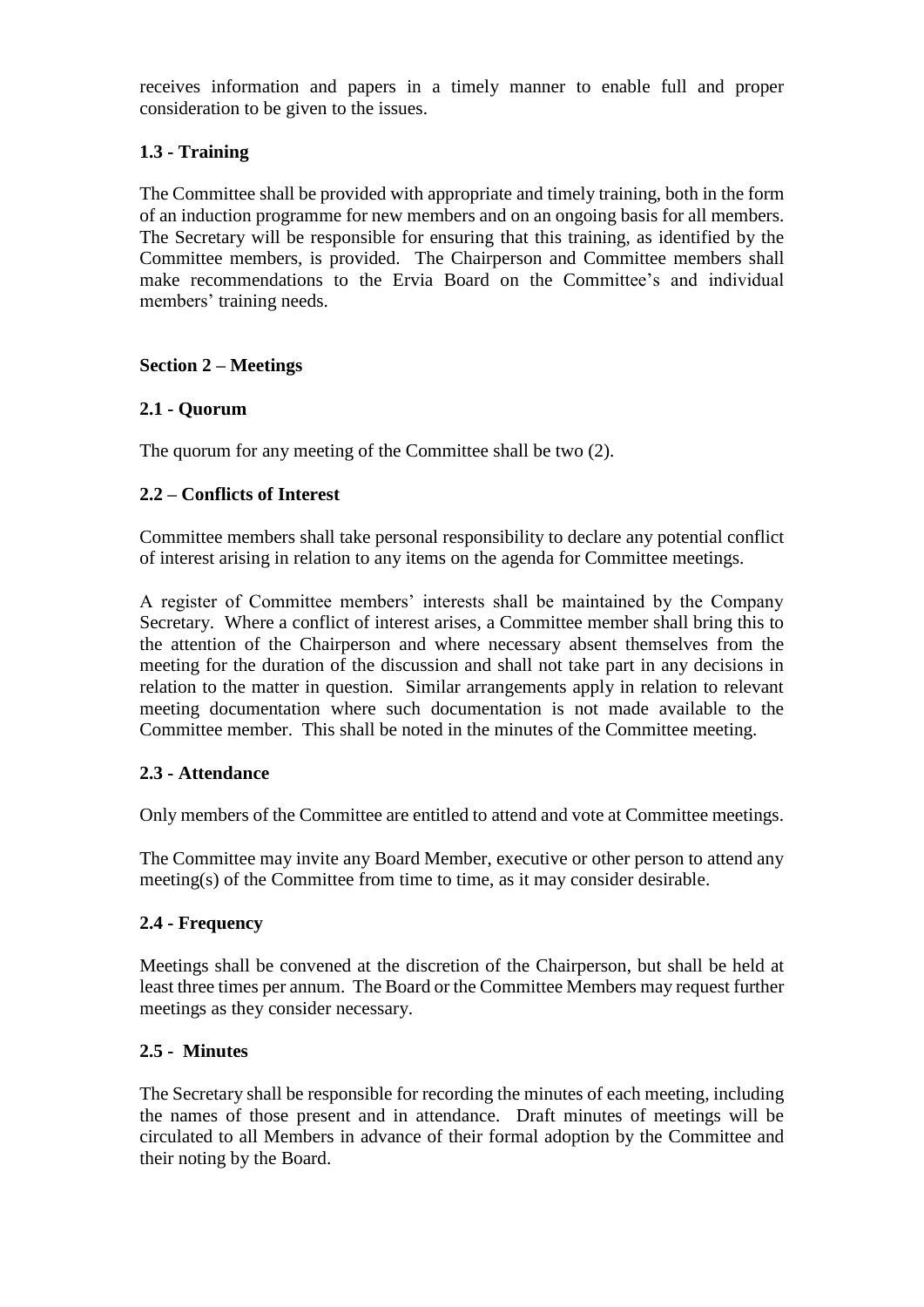# **Section 3 - Authority**

1

The Committee is authorised by the Board to investigate any activity within its terms of reference. It is authorised to seek any information, including documentation, it requires from any employee or agent of Ervia (including its subsidiary companies) to enable it to discharge its responsibilities.

The Committee may obtain external legal or other independent professional advice if considered necessary. It shall have access to adequate funding to enable it to discharge its duties. The Committee is authorised, subject to the approval of the Board, to co-opt additional members to provide specialist skills, knowledge and experience if considered necessary.

### **Section 4 – Duties and responsibilities**

The Committee's main duties and responsibilities are:

- a) to evaluate new development opportunities in Ervia, Irish Water and Gas Networks Ireland.
- b) to review and evaluate submissions to the Ervia Board in its role as Approving Authority for capital projects and capital programmes under the Public Spending Code; and to review and evaluate submissions in respect of capital projects or programmes valued in excess of  $E100m$ . The Committee will recommend investments to the Ervia Board on the basis that such investments meet appropriate criteria including, amongst other considerations, shareholder return expectations, that there is a justification for the proposed project, that it is affordable within funding constraints, that it is a high priority relative to competing proposals and that it sits within Ervia's corporate strategy;
- c) to review contracts and commercial agreements relating to capital investments with a value in excess of ten million euros  $(\text{\textsterling}10m)$  and recommend to the Ervia Board as appropriate (excluding in flight Irish Water projects<sup>1</sup>);
- d) to review contracts and commercial agreements in relation to in flight Irish Water projects in excess of twenty million euros  $(\text{\textsterling}20m)$ . These projects will have already been approved in principle by the Board of Irish Water and the Board of Ervia as part of the Irish Water Capital Programme;
- e) to review on a quarterly basis progress reports on projects approved by Board on the Committee's recommendation which are at Gate 3 or those at earlier Gates with approved capital expenditure in excess of  $E10m$  showing delivery against targets, status of budgets and capital expenditure and operating expenditure summaries;
- f) to consider the post implementation review conducted by management in respect of all projects approved by the Board on the Committee's recommendation;

<sup>&</sup>lt;sup>1</sup> Capital projects entered into by Local Authorities prior to Irish Water being established and which were subsequently novated to Irish Water.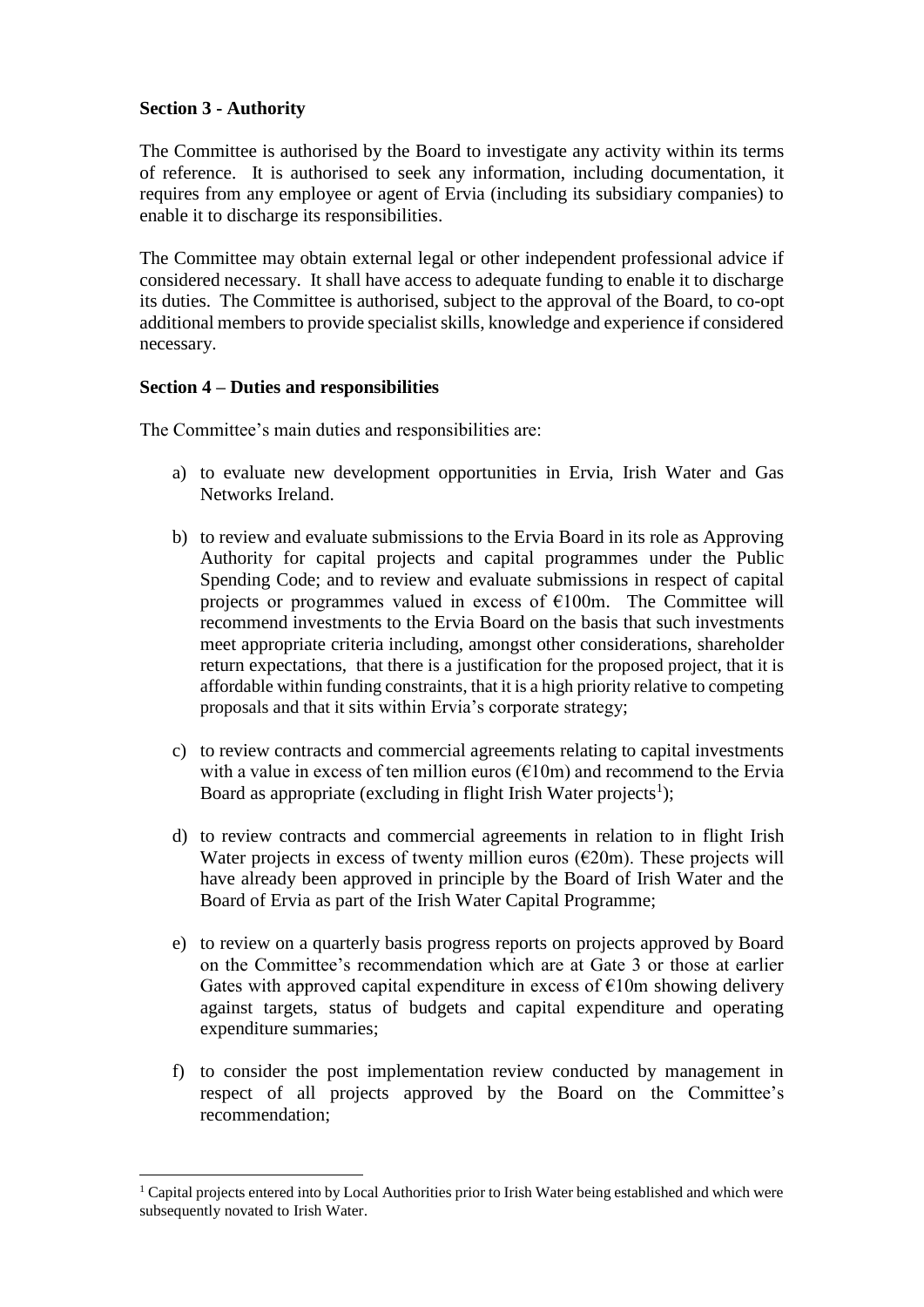- g) to review the level of performance and delivery of capital investments and programmes approved by the Committee and undertaken by Ervia, in, for example, the areas of: water, waste water, gas networks, gas installations, maintenance, water and gas infrastructure support and non-infrastructure investments (such as IT, business change and facilities);
- h) to consider whether the procedures for investment appraisal are fit for purpose and comply with best practice including the principles and relevant requirements of the Department of Public Expenditure and Reform Public Spending Code and Sectoral Guidance as published;
- i) to review the capital investment portfolio management process prior to regulatory submissions; the level of funding proposed to be allocated to capital investment projects and programmes prior to the adoption of annual business plans; and the proposed procurement strategy in advance of commencing the tender process for major projects and programmes.
- j) to review strategies related to the capital investment programme, including for example supply chain management, property, energy management, waste management, climate change, leakage, major contracts terms and conditions ; and implementation of Board approved improvement initiatives.
- k) to consider and agree the calendar of standing items for the financial year;
- l) to approve minutes of Committee meetings;
- m) to work and liaise as necessary with all other Board committees; and
- n) to perform any other duties or responsibilities expressly delegated to the Committee by the Board.

# **Section 5 - Reporting Procedures**

The Chairperson shall report formally to the Board after each Committee meeting on all matters within its duties and responsibilities.

The Committee shall compile an annual report to the Board for inclusion in the Ervia Annual Report describing its membership and its duties and responsibilities.

Ervia management shall ensure that all information relevant to the discharge of its responsibilities and all information requested by the Committee is provided to the Committee. Management shall also ensure that matters of material concern that are relevant to the Committee's responsibilities are brought promptly to the attention of the **Committee** 

### **Section 6 - Review**

On an annual basis, the Committee will review the effectiveness of its operations and report to the Board on its findings and recommendations.